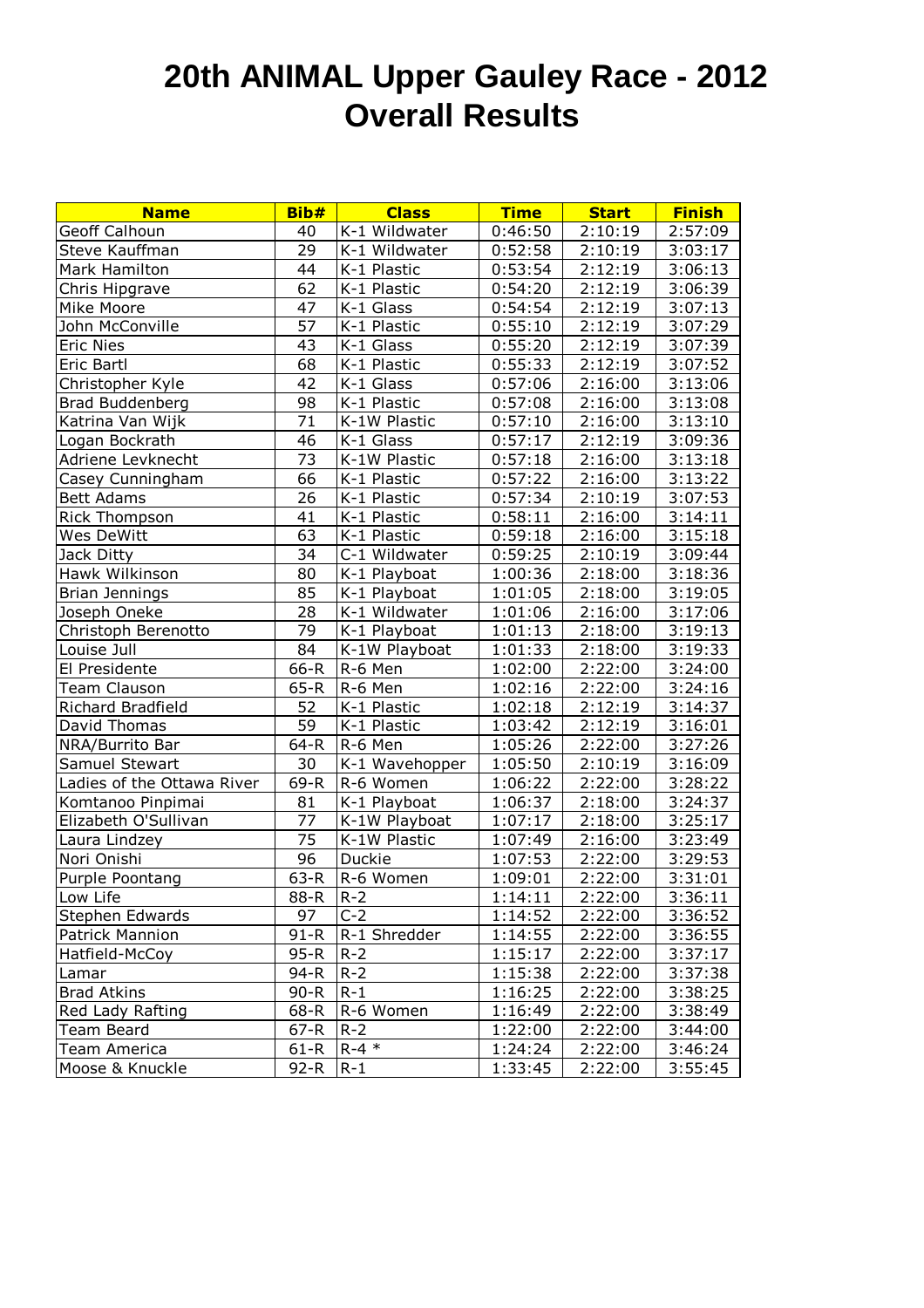## **20th ANIMAL Gauley Race - 2012 Results by Class**

| <b>Name</b>                     | Bib#            | <b>Class</b>       | <b>Time</b> | <b>Start</b> | <b>Finish</b> |
|---------------------------------|-----------------|--------------------|-------------|--------------|---------------|
| <b>K-1 Wildwater</b>            |                 |                    |             |              |               |
| Geoff Calhoun                   | 40              | K-1 Wildwater      | 0:46:50     | 2:10:19      | 2:57:09       |
| Steve Kauffman                  | 29              | K-1 Wildwater      | 0:52:58     | 2:10:19      | 3:03:17       |
| Joseph Oneke                    | 28              | K-1 Wildwater      | 1:01:06     | 2:16:00      | 3:17:06       |
| <b>C-1 Wildwater</b>            |                 |                    |             |              |               |
| Jack Ditty                      | 34              | C-1 Wildwater      | 0:59:25     | 2:10:19      | 3:09:44       |
| K-1 Wavehopper/Speeder          |                 |                    |             |              |               |
| Samuel Stewart                  | 30              | K-1 Wavehopper     | 1:05:50     | 2:10:19      | 3:16:09       |
| <b>K-1 Long Composite/Glass</b> |                 |                    |             |              |               |
| Mike Moore                      | 47              | $K-1$              | 0:54:54     | 2:12:19      | 3:07:13       |
| <b>Eric Nies</b>                | $\overline{43}$ | $K-1$              | 0:55:20     | 2:12:19      | 3:07:39       |
| Christopher Kyle                | 42              | $K-1$              | 0:57:06     | 2:16:00      | 3:13:06       |
| Logan Bockrath                  | $\overline{46}$ | $K-1$              | 0:57:17     | 2:12:19      | 3:09:36       |
| <b>K-1 Long Plastic</b>         |                 |                    |             |              |               |
| Mark Hamilton                   | 44              | $K-1$              | 0:53:54     | 2:12:19      | 3:06:13       |
| Chris Hipgrave                  | 62              | $K-1$              | 0:54:20     | 2:12:19      | 3:06:39       |
| John McConville                 | 57              | $K-1$              | 0:55:10     | 2:12:19      | 3:07:29       |
| Eric Bartl                      | 68              | $K-1$              | 0:55:33     | 2:12:19      | 3:07:52       |
| <b>Brad Buddenberg</b>          | 98              | $K-1$              | 0:57:08     | 2:16:00      | 3:13:08       |
| Casey Cunningham                | 66              | $K-1$              | 0:57:22     | 2:16:00      | 3:13:22       |
| <b>Bett Adams</b>               | 26              | $K-1$              | 0:57:34     | 2:10:19      | 3:07:53       |
| Rick Thompson                   | 41              | K-1 Stinger        | 0:58:11     | 2:16:00      | 3:14:11       |
| Wes DeWitt                      | 63              | $K-1$              | 0:59:18     | 2:16:00      | 3:15:18       |
| Richard Bradfield               | 52              | $K-1$              | 1:02:18     | 2:12:19      | 3:14:37       |
| David Thomas                    | $\overline{59}$ | $\overline{K-1}$   | 1:03:42     | 2:12:19      | 3:16:01       |
| <b>K-1 Women Long Plastic</b>   |                 |                    |             |              |               |
| Katrina Van Wijk                | 71              | $K-1W$             | 0:57:10     | 2:16:00      | 3:13:10       |
| Adriene Levknecht               | $\overline{73}$ | $\overline{K}$ -1W | 0:57:18     | 2:16:00      | 3:13:18       |
| Laura Lindzey                   | 75              | $K-1W$             | 1:07:49     | 2:16:00      | 3:23:49       |
| K-1 Playboat                    |                 |                    |             |              |               |
| Hawk Wilkinson                  | 80              | $K-1$              | 1:00:36     | 2:18:00      | 3:18:36       |
| Brian Jennings                  | 85              | $K-1$              | 1:01:05     | 2:18:00      | 3:19:05       |
| Christoph Berenotto             | 79              | $K-1$              | 1:01:13     | 2:18:00      | 3:19:13       |
| Komtanoo Pinpimai               | 81              | $K-1$              | 1:06:37     | 2:18:00      | 3:24:37       |
| K-1 Women Playboat              |                 |                    |             |              |               |
| Louise Jull                     | 84              | $K-1W$             | 1:01:33     | 2:18:00      | 3:19:33       |
| Elizabeth O'Sullivan            | $\overline{77}$ | $K-1W$             | 1:07:17     | 2:18:00      | 3:25:17       |